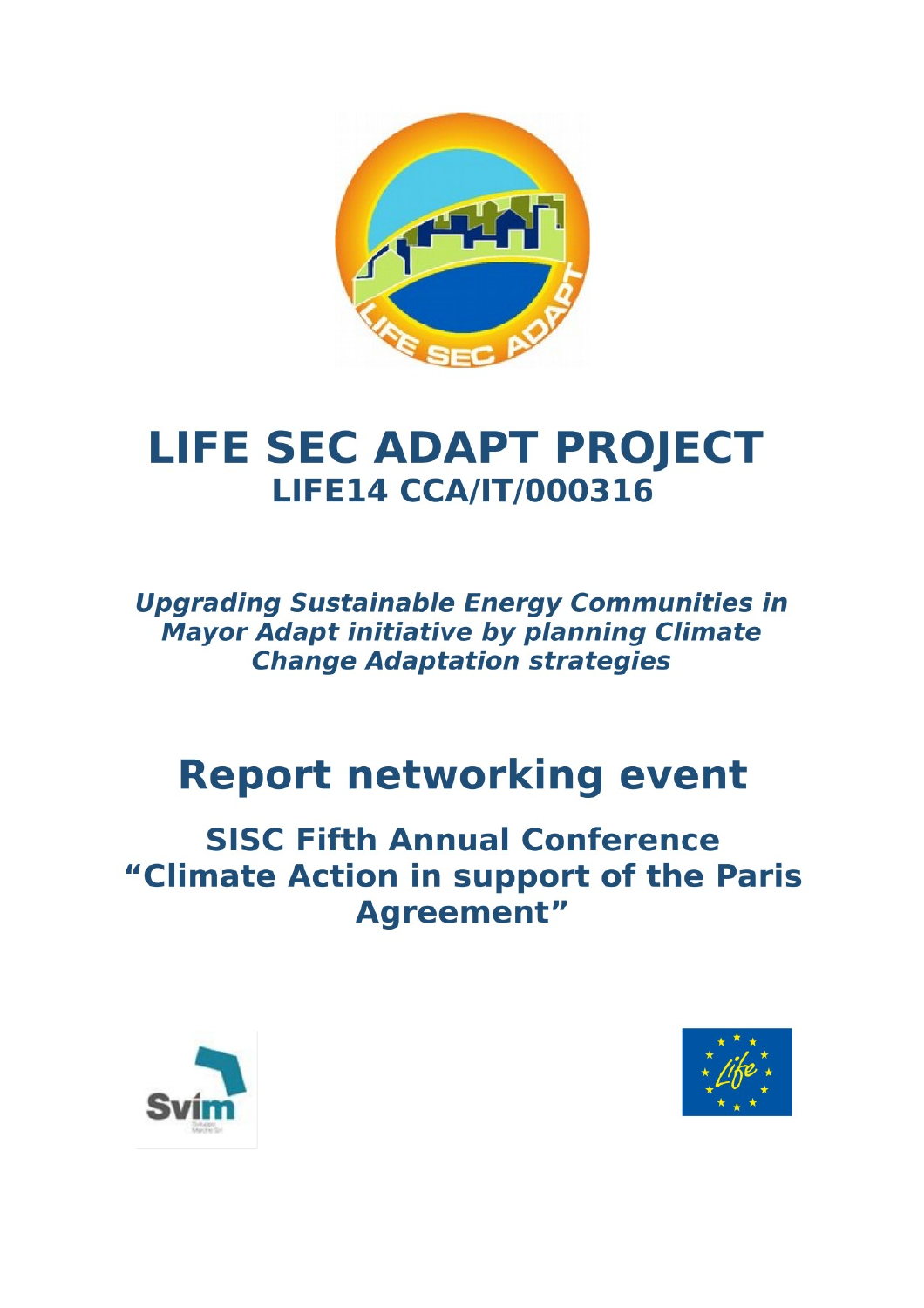

**LIFE SEC ADAPT LIFE14 CCA/IT/000316** 

| <b>PROGRAMME</b>    | LIFE 2014 - 2020 - Climate Change           |
|---------------------|---------------------------------------------|
|                     | Adaptation                                  |
| <b>PROJECT</b>      | <b>LIFE SEC ADAPT</b>                       |
| <b>ACRONYM</b>      |                                             |
| <b>PROJECT CODE</b> | LIFE14/CCA/IT/00036                         |
| <b>TITLE</b>        | <b>SISC Fifth Annual Conference 2017</b>    |
|                     | "Climate Action in support of the Paris"    |
|                     | Agreement"                                  |
| <b>ACTION/TASK</b>  | E2 - Networking with other LIFE and/or non- |
| <b>RELATED</b>      | <b>LIFE</b> projects                        |
| <b>DATE OF</b>      | 30/11/2017                                  |
| <b>DELIVERY</b>     |                                             |
| <b>VERSION</b>      |                                             |
| <b>AUTHOR</b>       | Caterina D'Auria                            |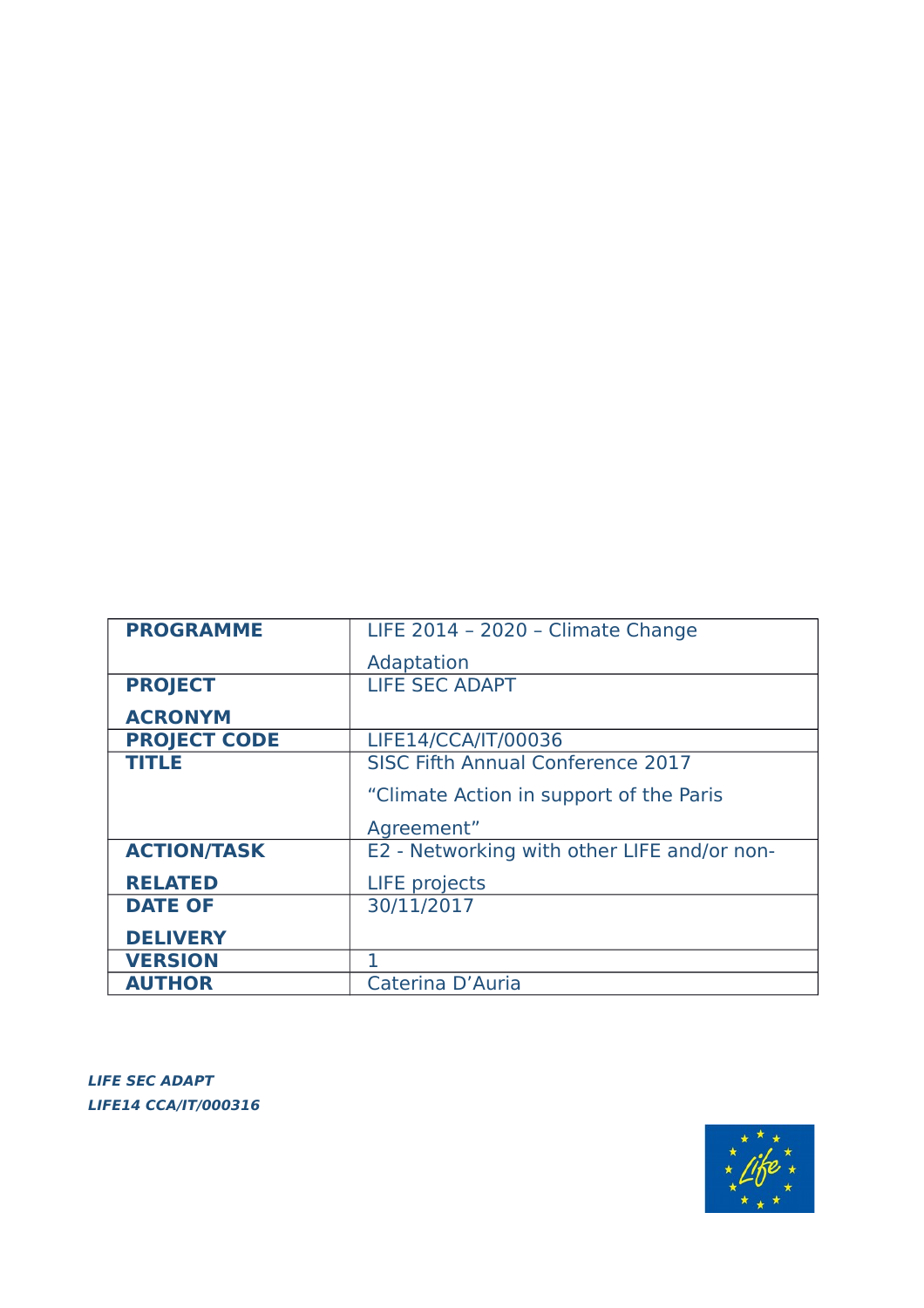

# **General information**

| Select typology:                              | conference<br>$\bullet$                            |
|-----------------------------------------------|----------------------------------------------------|
| Title:                                        | SISC Fifth Annual Conference 2017                  |
|                                               | "Climate Action in support of the Paris Agreement" |
| Name of the<br>organisation<br>proposer:      | Italian Society for Climate Sciences (SISC)        |
| date:                                         | 26-27 October 2017                                 |
| <b>SEC ADAPT</b><br>partners<br>participating | <b>SVIM Srl (Lead Partner)</b>                     |
| Website info:                                 | http://www.sisclima.it/conferenza2017/?lang=en     |

# **Specific information**

| Main thematic<br>addressed:                                             | <b>Climate Adaptation</b><br>$\bullet$<br>• Climate Mitigation<br>RES (Renewable Energy Systems)<br><b>Energy Saving</b><br><b>Sustainable Mobility</b><br>$\bullet$<br><b>Environmental protection</b><br>۰<br><b>Agriculture and Forest</b><br><b>Biodiversity</b> |
|-------------------------------------------------------------------------|----------------------------------------------------------------------------------------------------------------------------------------------------------------------------------------------------------------------------------------------------------------------|
| type of<br>stakeholders<br>involved (specify<br>numbers if<br>possible) | <b>Public Administration</b><br>• Academic Institution<br>Business sector - professional/industry association<br>٠<br><b>Business sector - Individual Consultant or companies</b>                                                                                    |
| <b>Territorial level</b>                                                | European                                                                                                                                                                                                                                                             |

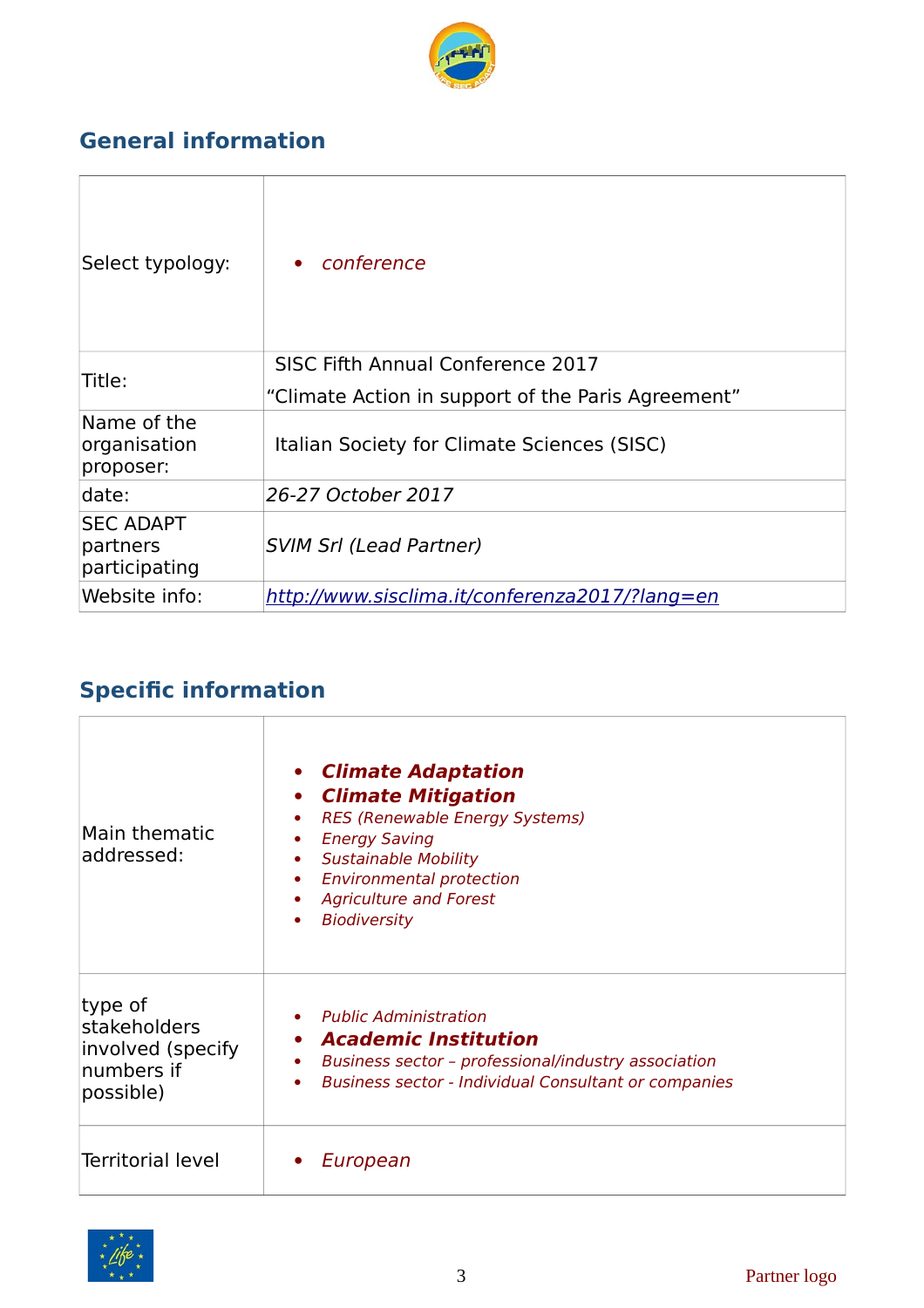

### **Report**

### **Aim of the event:**

The Conference aimed to involve scientists, researchers and policymakers, whose activities are focused on different aspects of climate change, its impacts and related policies. The SISC Fifth Annual Conference was an important interdisciplinary platform for the presentation of new advances and research results in the fields of science and management of climate change. The main topics of the SISC 2017 are reported below:

- Decarbonisation
- Adaptation and climate services
- Climate impacts in Europe
- Inter-relations between climate change, biodiversity and ecosystems
- The Cryosphere
- Knowledge gaps in climate science, in support of IPCC reports
- Improving the understanding of key climate processes for reducing uncertainty in climate projections
- Tipping points
- Connecting economic and environmental gains the circular economy
- Water for our environment, economy and society
- New technologies for zero/negative emissions

# **Specific SEC ADAPT Partners activity (presentation, participation to workshop, poster**

### **etc.)**

SVIM, as Lead Partner of LIFE SEC ADAPT project participated to the SISC Annual Conference for 2017 together with its external expert ISPRA. SVIM took part to all **plenary lectures** as well as some of the **parallel sessions** (Adaptation and climate services – *Driving adaptive responses for risk assessment and reduction,* Adaptation and climate services – *Building a market: user needs, businesses models, cases study,* Climate impacts in Europe).

SVIM, with the contribution of ISPRA submitted a paper titled "An Indicator-Based Assessment Of Climate Change Vulnerability In The Marche Region" for presentation to the SISC 2017 Annual Conference. The paper was well evaluated by the Scientific Committee of the Conference and presented within the [poster exhibition](http://www.sisclima.it/conferenza2017/wp-content/uploads/2017/03/PosterAcceptedLogistic-.pdf) which took place Thursday  $26<sup>th</sup>$  October and Friday  $27<sup>th</sup>$  October.

The poster has been displayed for the entire duration of the conference and discussed in front of the poster board during the dedicated sessions.

Below the poster presented at the SISC Annual Conference.

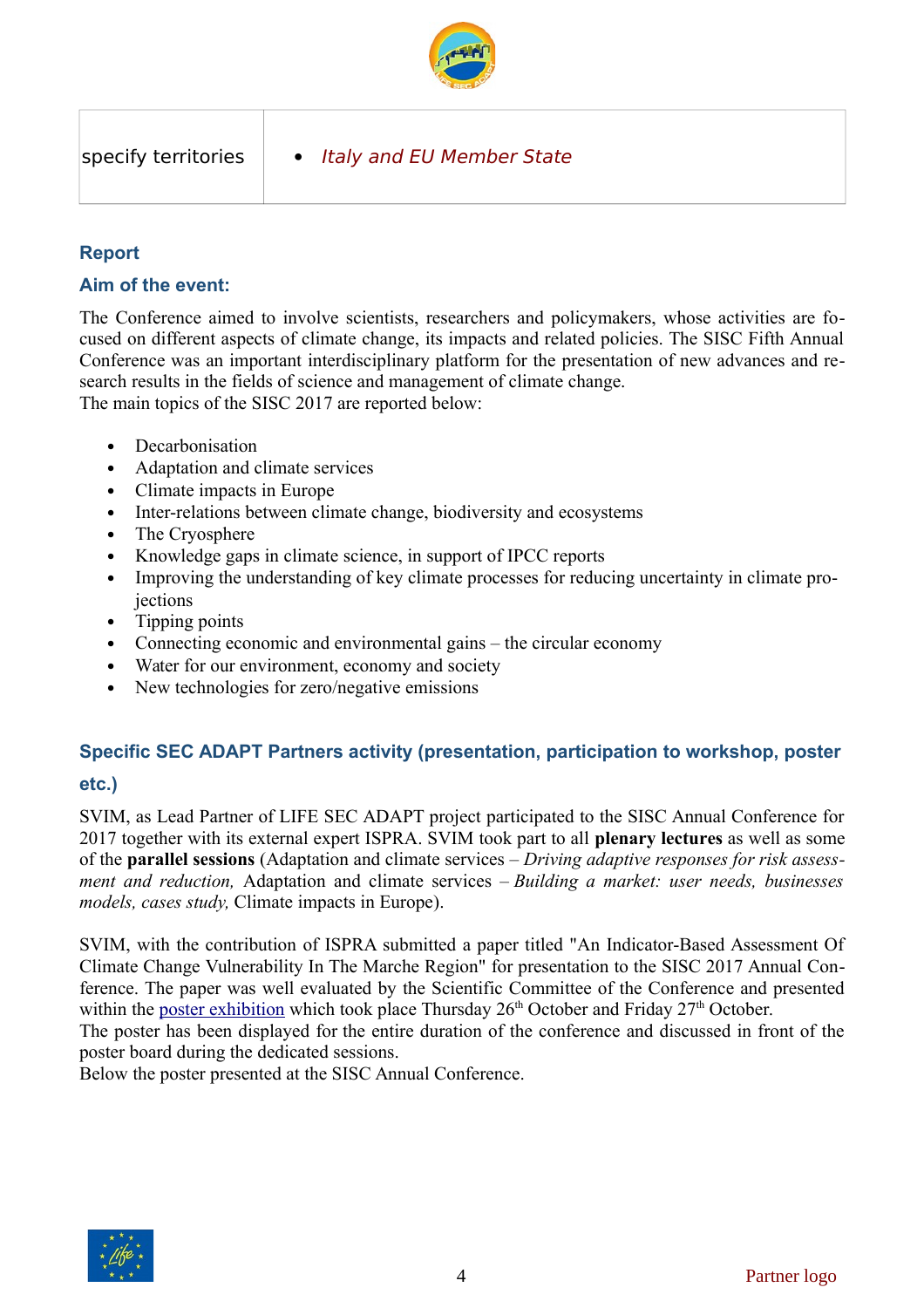





## **An Indicator-Based Assessment Of Climate Change Vulnerability In The Marche Region**

Giordano F.<sup>1</sup><sup>\*</sup>, Salmeri A.<sup>1</sup>, Baiocco F.<sup>1</sup>, De Maio F.<sup>1</sup>, Marinosci I<sup>1</sup>. , Santonico D<sup>1</sup>., Catalani L.<sup>2</sup>, D'Auria C.<sup>2</sup>, Renda S.<sup>2</sup>

<sup>1</sup>Institute for Environmental Protection and Research - Italy, <sup>2</sup>Sviluppo Marche srl - Italy

\*Corresponding Author: francesca.giordano@isprambiente.it

#### **LIFE Sec-Adapt Project**

LIFE Sec Adapt Project - Upgrading sustainable energy communities in Mayor's Adapt initiative by planning climate change adaptation strategies - aims to contribute to improve the climate resilience capacity of the European

The methodological framework for the Vulnerability Assessment to heat stress in the cities

The Vulnerability Assessment to heat stress in the cities of the Marche Region is based on the most widely used definitions provided by the Assessment Report IV of the Inter-The value and Panel on Climate Change. Vulnerability is therefore intended as the degree to which a system is susceptible to, and unable to cope with, adverse effects of<br>climate change, including climate variability and ex

#### **Vulnerability Assessment Framework**

The Framework provides an example of the methodological implementation of vulnerability assessment to heat stress and illustrates how<br>the conceptual chain Exposure-Sensitivity-Potential Impact-Adaptive Capacity-Vulnerabili cause-effect relationship determining vulnerability to heat stress.



Further steps of the Vulnerability Assessment in the Marche Region will be focused on other highly sensitive sectors such as Energy, Infrastructure, Tourism, Biodiversity and<br>Agriculture in order to have a full understandi